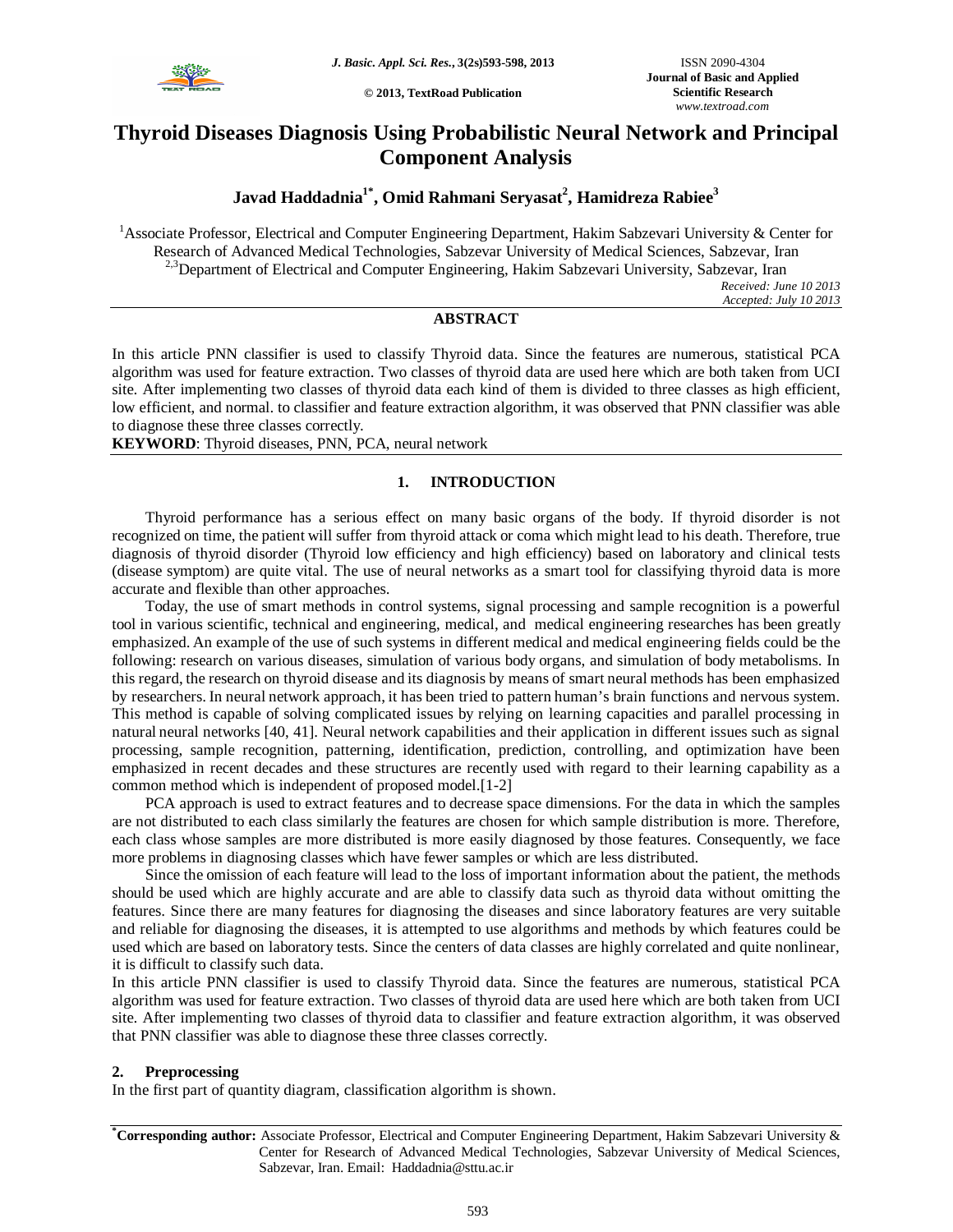

Fig.1: the diagram block of detection of the type of faults.

#### **2.1. Normalization**

In many practical situations we face features whose values are within various dynamic ranges. Therefore, high value features might have greater effect on cost function in comparison to low value ones. This problem is solved by normalizing features so that their values are within similar ranges. One normalizing method which is applied in this project is obtained in the following way.

After calculation the means and variance of each feature, the values of each feature are subtracted from the same feature average and then it is divided by the related standard deviation as shown in the following equations:

$$
\overline{x_i} = \frac{1}{N} \sum_{i=1}^{N} x_{ik} \qquad k = 1, 2, \dots, I
$$
\n
$$
\partial_k^2 = \frac{1}{N-1} \sum_{i=1}^{N} (x_{ik} - \overline{x_i})^2
$$
\n(1)

$$
\widehat{x_{ik}} = \frac{x_{ik} - \overline{x_i}}{\partial_1} \tag{3}
$$

In these equations *N* is the number of samples and *k* is the number of features. In other words, normalization based on above equations will make the average data be equal to zero and their variance be equal to 1. Data is normalized in two ways:

1. General normalization: In this case the whole date is normalized at the same time.

2. Specific normalization:

In this case, teaching and testing data are separately normalized under certain equation. It should be done that only continuous features are getting normalized.

#### **3. Principal component analysis**

Principal component analysis is an unsupervised linear method of feature extraction. If X is vector of rand feature in n-dimensional space with the average of zero and covariance matrix of  $(\Sigma)$ , Matrix  $\emptyset$  is generally obtained by an orthonormal convention (Orthonormal matrix is one in which  $\phi = \phi^{-1}$  or  $\phi \phi = 1$ ). Variable z can be defined as :

 $z = \emptyset x$  (4)

 $(5)$ 

In this equation the convention matrix  $\phi$  is composed of special vectors of matrix  $\Sigma$ .

$$
\sum_{\emptyset} = cov(x) = E\{(x - m)(x - m)\}\tag{5}
$$

In above equation,  $\lambda$  is a diagonal matrix whose main diagonal elements are eigenvalues corresponding to eigenvectors which are arranged in an ascending or descending order. Since some especial values are very small, space dimension reduction is justifiable. Therefore, matrix  $\phi$  is defined in such a way that it reduces feature space dimension to  $(n' < n)$  n' and the new variable z' is defined as :

$$
z' = \left(\phi\right)'x\tag{7}
$$

In order to define  $\acute{\theta}$  we look at special values which are arranged in ascending or descending order respectively. Wherever a big step of special values gets small, eigenvectors are omitted. Therefore, as seen in figure 2, the directions of less data distribution are omitted.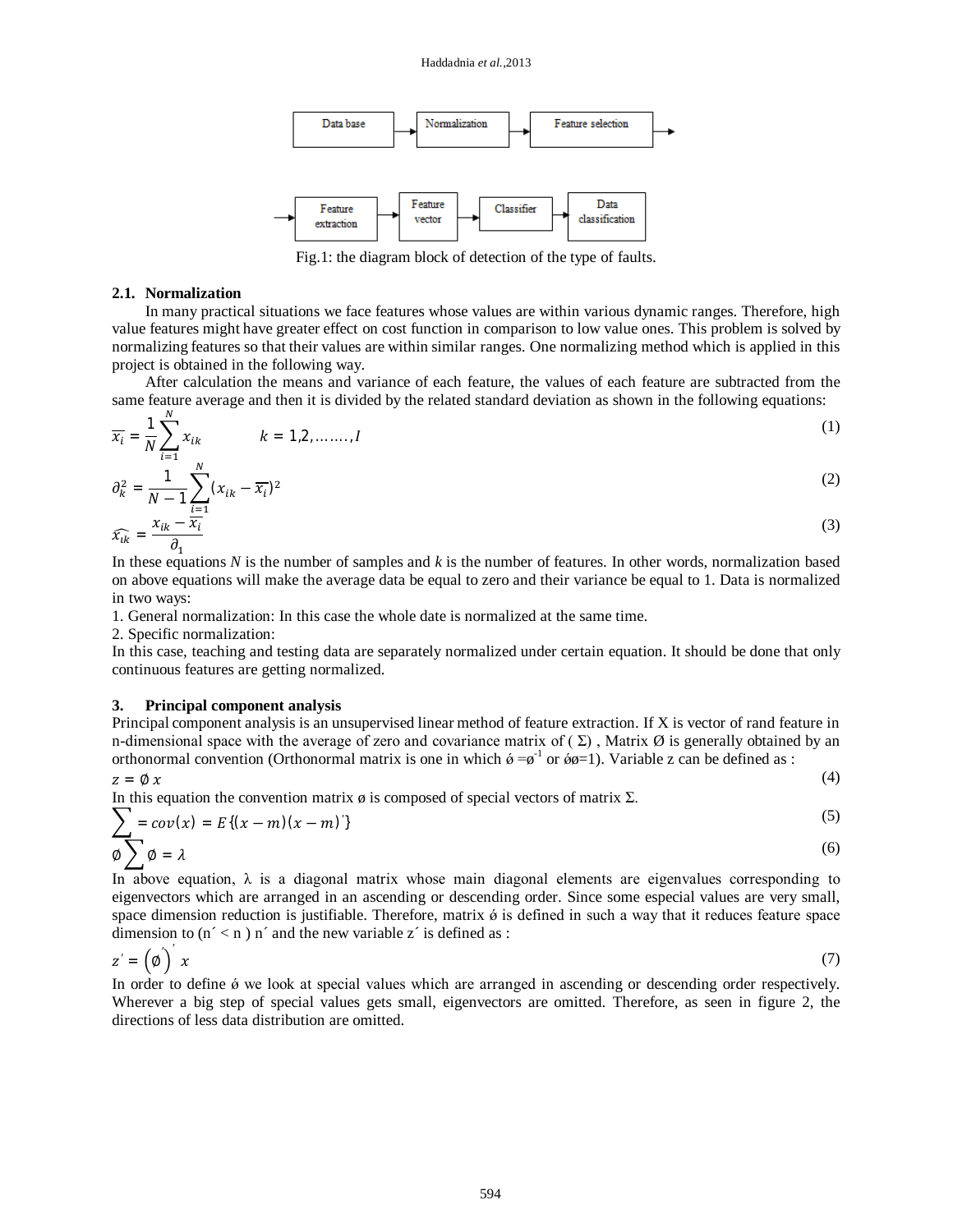

Fig.2: feature space reduction by PCA

In figure 2  $x_1$  and  $x_2$  are the main directions of input vector, but  $\phi_1$  and  $\phi_2$  are distribution directions. As it is seen, distribution direction  $\phi_1$  is much less than  $\phi_2$ . Therefore, space dimension is reduced by omitting  $\phi_1$ . With regard to the stated points, it is concluded that PCA method considers distribution measure [3].

#### **4. Probabilistic Neural Network**

Probabilistic neural network was first introduced by Specht [4]. PNN is in fact a training tool or network which is used in subjects such as pattern recognition, nonlinear planning, estimation of each class data probability, and similarity proportion. Since the function of data density is not identified, nonparametric methods are used for estimating such density functions.

The structure of PNN is like feed-forward neural networks. The difference is that a PNN consists of four layers including input layer, pattern layer, summation layer, and output (decision) layer. Figure 3 shows an example of PNN with binary pattern [5].



An input vector  $X = (x_1, x_2, ..., x_n) \subset R^n$  is used for n input neuron and is given to the pattern layer. Pattern layer neurons are divided to k groups each one of which is related to one class. The output of i<sup>th</sup> neuron of the patter layer in  $k^{th}$  group is calculated through the following equation.

$$
F_{k,i}(X) = \frac{1}{(2\pi\sigma)^{n/2}} \exp\left(-\frac{\left\|X - X_{k,i}\right\|^2}{2\sigma^2}\right)
$$
\n(8)

 $R^{n} \subset X_{k,i}$  is introduced as the core center and  $\sigma$  as smoothing parameter. Summation layer calculates the probabilistic function estimate of conditional class by means of the following equation which is a combination of a priori calculated densities.

$$
G_k(X) = \sum_{i=1}^{M_k} w_{ki} F_{k,i}(X), K \in \{1, \dots, k\}
$$
\n(9)

In equation (9),  $M_k$  is the number of neurons of class k pattern and  $w_{ki}$  is positive factor for which the following equation is computed: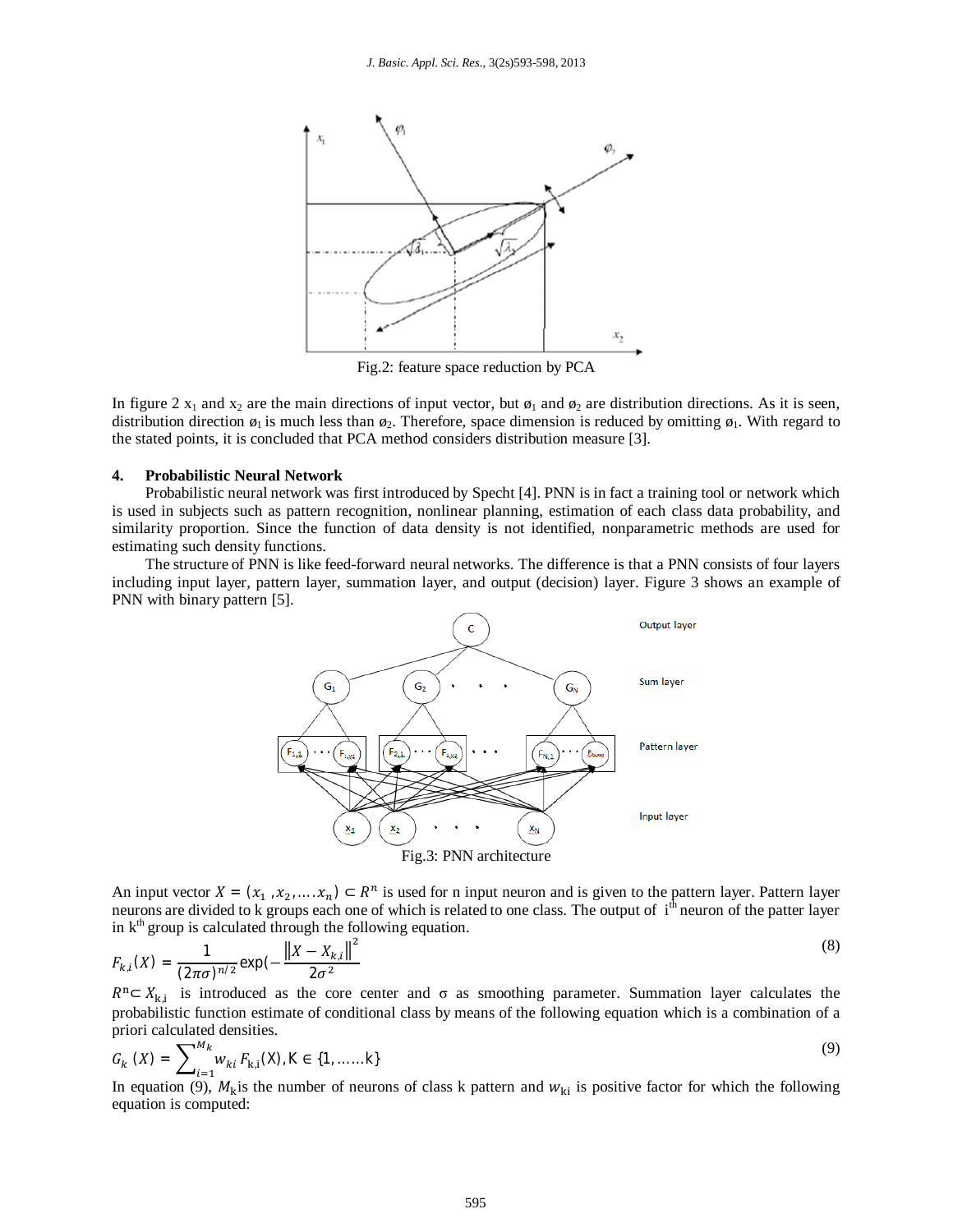$$
\sum_{i=1}^{M_k} w_{ki} = 1
$$
\nFinally, the vector of x pattern is given to the class which has the highest rate of function of Gk [5].\n
$$
(10)
$$

 $C(X)$  = arg Max  $(G_k)$ ) (11)

Another structure of probabilistic neural network is shown in figure (4). In this structure PNN could be considered as a radial layer and a comparative layer.



Fig.4: PNN which contains two radial and comparative layers [6]

## **5. Classifiers criteria**

The first criterion which is used for choosing each one of classifier is the rate of classifier separation. However, there are other different criteria for comparing classifiers which are used and defined based on their application. Before defining such criteria, it is necessary to offer some new definitions and then describe the desired criteria in relation to them.

- True positive: person is suffering from thyroid and the classifier has diagnosed the thyroid.
- True negative: Person is healthy and the classifier has diagnosed his health.
- Wrong positive: person is suffering from thyroid, but the classifier has diagnosed as healthy.
- Wrong negative: person is healthy, but the classifier had diagnosed he is suffering from thyroid.

Based on these definitions some criteria are defined for comparing diagnostic systems as the following.

Sensitivity: a criterion of classifier's capability of true diagnosis of thyroid.

$$
SN = \frac{TP}{TP + FN} \times 100\% \tag{12}
$$

Accuracy: a criterion of classifier's capability of true diagnosis of health.

$$
SP = \frac{TN}{TN + FP} \times 100\,\%
$$
\n<sup>(13)</sup>

It should be noted that each one of these two criteria is emphasized for a certain weight which depends on their application. For example, the average rate of diagnosis is defined as follows:

$$
\frac{SN + SP}{2} \times 100\% \tag{14}
$$

To implement the desired networks, 75% data is used for training and 25% data is used for testing. The network accuracy for the test data is obtained by the following equation:

$$
Classification accuracy(N) = \frac{\sum_{i=1}^{[N]} calculate(n_i)}{|N|}
$$
\n(15)

In above equation, N is the total samples which are considered for the test and  $n_i \in N$ . If  $n_i$  is classified correctly then calculate  $\{n_i\} = 1$ ; otherwise, this value will be zero.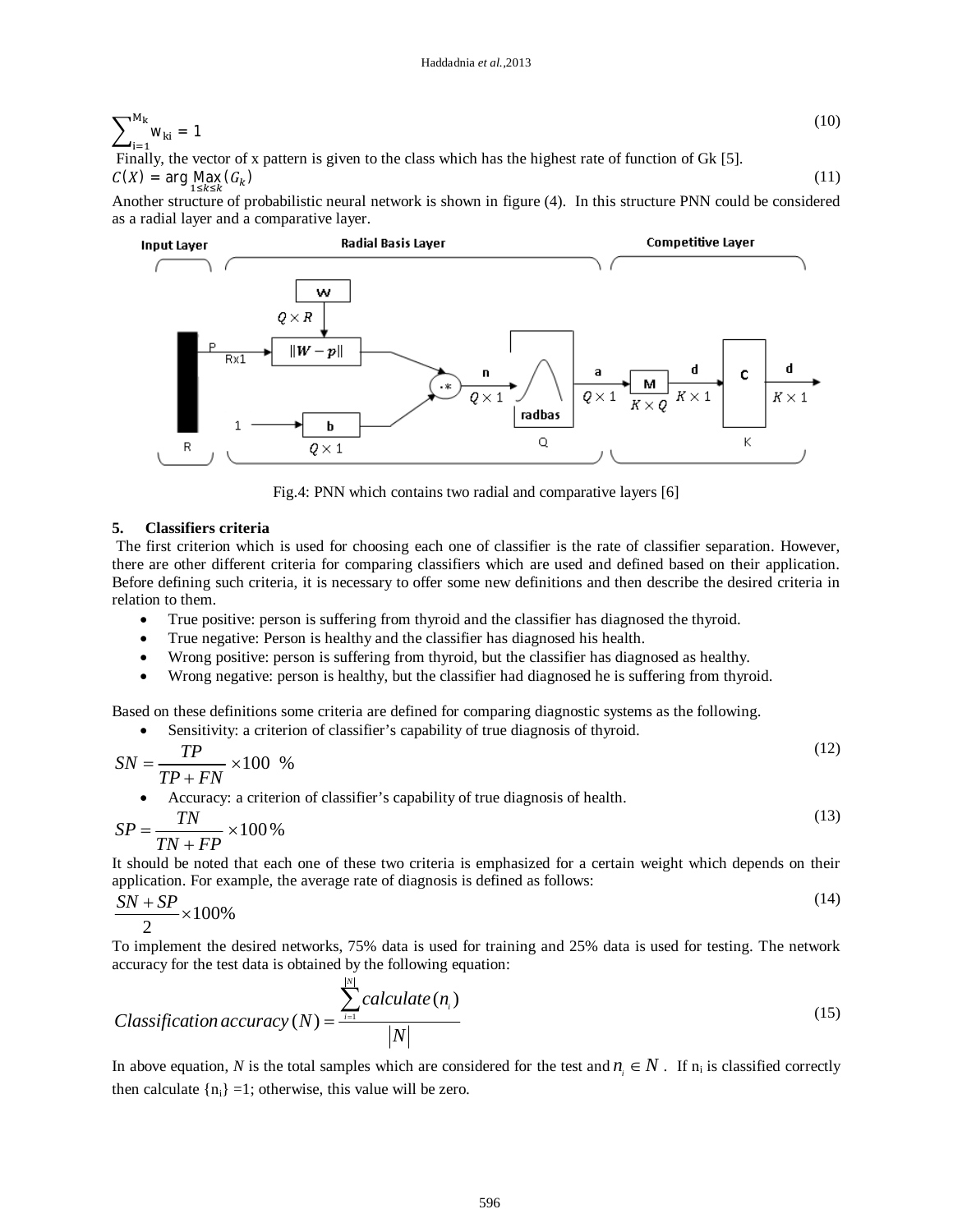## **6. Simulation Results**

The best results obtained from implementing three classes of data in PNN by means of PCA algorithm for choosing the feature are shown in Table 1.

Accuracy diagram of PNN classification training and testing for three classes of data and for PCA structure are also shown in figure 5 and 6 in which vertical axis is PNN classifier and horizontal axis represents PCK.

Table 1: best results of exercising three classes of data in PNN by means of PCA algorithm for selecting features.



PCA

Fig.5: diagram of testing accuracy of classifier PNN (vertical axis) for all three classes of data and PCA structure



Fig.6: diagram of training accuracy of classifier PNN (vertical axis) for all three classes of data and PCA structure

## **7. Thyroid datasets**

In order to do this research, two classes of data have been used which are shown in VCI site. (University of California, Irvine)[7-9].

The features are as the following:[10]

| Table2: The features of data |                      |  |
|------------------------------|----------------------|--|
| <b>Main owner</b>            | <b>Danny Coonans</b> |  |
| <b>Contributor</b>           | Stephan Aeberhard    |  |
| <b>Number of samples</b>     | 215                  |  |
| <b>Number of features</b>    | 5                    |  |

In the following table, all constant features are mentioned.

| Table3: data features                                                                                                     |
|---------------------------------------------------------------------------------------------------------------------------|
| attraction test(T3RU)                                                                                                     |
| Total level of tiroxin which is measured by Isotopic movement (TT4)                                                       |
| Total level of triprotironin measured by radioimnoxi                                                                      |
| TSH of basic level of Thyroid enhancer measured by radioimnoxi                                                            |
| Maximum absolute difference of basic level of TSH and TSH measured by after injecting 200 mg Tirotropin releaser hormone. |